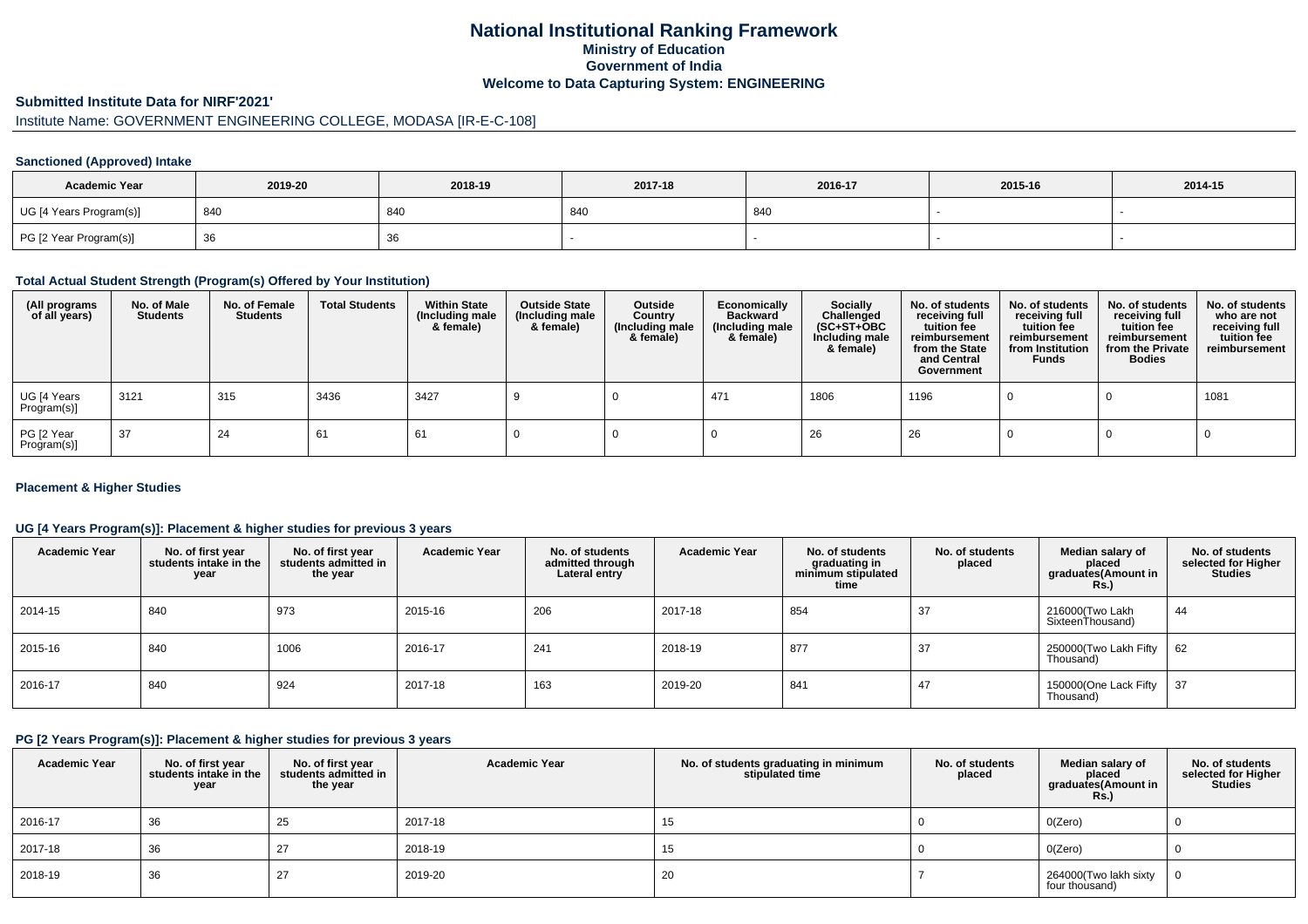#### **Ph.D Student Details**

| Ph.D (Student pursuing doctoral program till 2019-20 Students admitted in the academic year 2020-21 should not be entered here.) |                       |                                                            |         |  |  |  |  |
|----------------------------------------------------------------------------------------------------------------------------------|-----------------------|------------------------------------------------------------|---------|--|--|--|--|
|                                                                                                                                  | <b>Total Students</b> |                                                            |         |  |  |  |  |
| Full Time                                                                                                                        |                       |                                                            |         |  |  |  |  |
| Part Time                                                                                                                        |                       |                                                            |         |  |  |  |  |
|                                                                                                                                  |                       | No. of Ph.D students graduated (including Integrated Ph.D) |         |  |  |  |  |
|                                                                                                                                  | 2019-20               | 2018-19                                                    | 2017-18 |  |  |  |  |
| Full Time                                                                                                                        |                       |                                                            |         |  |  |  |  |
| Part Time                                                                                                                        |                       |                                                            |         |  |  |  |  |

# **Financial Resources: Utilised Amount for the Capital expenditure for previous 3 years**

| <b>Academic Year</b>                                                                                                                                                                   | 2019-20                                                                                               | 2018-19                                                                                               | 2017-18                                                                                     |  |  |  |  |  |  |
|----------------------------------------------------------------------------------------------------------------------------------------------------------------------------------------|-------------------------------------------------------------------------------------------------------|-------------------------------------------------------------------------------------------------------|---------------------------------------------------------------------------------------------|--|--|--|--|--|--|
|                                                                                                                                                                                        | <b>Utilised Amount</b>                                                                                | <b>Utilised Amount</b>                                                                                | <b>Utilised Amount</b>                                                                      |  |  |  |  |  |  |
|                                                                                                                                                                                        | Annual Capital Expenditure on Academic Activities and Resources (excluding expenditure on buildings)  |                                                                                                       |                                                                                             |  |  |  |  |  |  |
| Library (Books, Journals and e-Resources only)                                                                                                                                         | 197000 (One Lakh Ninety Seven Thousand Rupees And Zero<br>Paisa Only)                                 | 282845 (Two Lakh Eighty Two Thousand Eight Hundred Forty<br>Five Rupees And Zero Paisa Only)          | 249366 (Two Lakh Forty Nine Thousand Three Hundred Sixty<br>Six Rupees And Zero Paisa Only) |  |  |  |  |  |  |
| New Equipment and software for Laboratories                                                                                                                                            | 5936300 (Fifty Nine Lakh Thirty Six Thousand Three Hundred<br>Rupees And Zero Paisa Only)             | 1460700 (Fourteen Lakh Sixty Thousand Seven Hundred<br>Rupees And Zero Paisa Only)                    | 93600 (Ninety Three Thousand Six Hundred Rupees And Zero<br>Paisa Only)                     |  |  |  |  |  |  |
| <b>Engineering Workshops</b>                                                                                                                                                           | 80000 (0)                                                                                             | 20000 (Twenty Thousand Rupees And Zero Paisa Only)                                                    | 98000 (Ninety Eight Thousand Rupees And Zero Paisa Only)                                    |  |  |  |  |  |  |
| Other expenditure on creation of Capital Assets (For setting up classrooms, seminar hall, conference hall, library, Lab, Engg<br>workshops excluding expenditure on Land and Building) | 63353200 (Six Crore Thirty Three Lakh Fifty Three Thousand<br>Two Hundred Rupees And Zero Paisa Only) | 74964400 (Seven Crore Forty Nine Lakh Sixty Four Thousand<br>Four Hundred Rupees And Zero Paisa Only) | 0 (Zero)                                                                                    |  |  |  |  |  |  |

# **Financial Resources: Utilised Amount for the Operational expenditure for previous 3 years**

| <b>Academic Year</b>                                                                                                                                                                            | 2019-20                                                                                | 2018-19                                                                              | 2017-18                                                                                |  |
|-------------------------------------------------------------------------------------------------------------------------------------------------------------------------------------------------|----------------------------------------------------------------------------------------|--------------------------------------------------------------------------------------|----------------------------------------------------------------------------------------|--|
|                                                                                                                                                                                                 | <b>Utilised Amount</b>                                                                 | <b>Utilised Amount</b>                                                               | <b>Utilised Amount</b>                                                                 |  |
|                                                                                                                                                                                                 |                                                                                        | <b>Annual Operational Expenditure</b>                                                |                                                                                        |  |
| Salaries (Teaching and Non Teaching staff)                                                                                                                                                      | 120768000 (Twelve Crore Seven Lakh Sixty Eight Thousand<br>Rupees And Zero Paisa Only) | 113105000 (Eleven Crore Thirty One Lakh Five Thousand<br>Rupees And Zero Paisa Only) | 101367000 (Ten Crore Thirteen Lakh Sixty Seven Thousand<br>Rupees And Zero Paisa Only) |  |
| Maintenance of Academic Infrastructure or consumables and<br>other running expenditures (excluding maintenance of hostels<br>and allied services, rent of the building, depreciation cost, etc) | 16095000 (One Crore Sixty Lakh Ninety Five Thousand<br>Rupees And Zero Paisa Only)     | 14266000 (One Crore Forty Two Lakh Sixty Six Thousand<br>Rupees And Zero Paisa Only) | 14038000 (One Crore Forty Lakh Thirty Eight Thousand<br>Rupees And Zero Paisa Only)    |  |
| Seminars/Conferences/Workshops                                                                                                                                                                  | 0 (Zero)                                                                               | 857000 (Eight Lakh Fifty Seven Thousand Rupees And Zero<br>Paisa Only)               | 0 (Zero)                                                                               |  |

**IPR**

| Calendar year            | 2019 | 2018 | 2017 |
|--------------------------|------|------|------|
| No. of Patents Published |      |      |      |
| No. of Patents Granted   |      |      |      |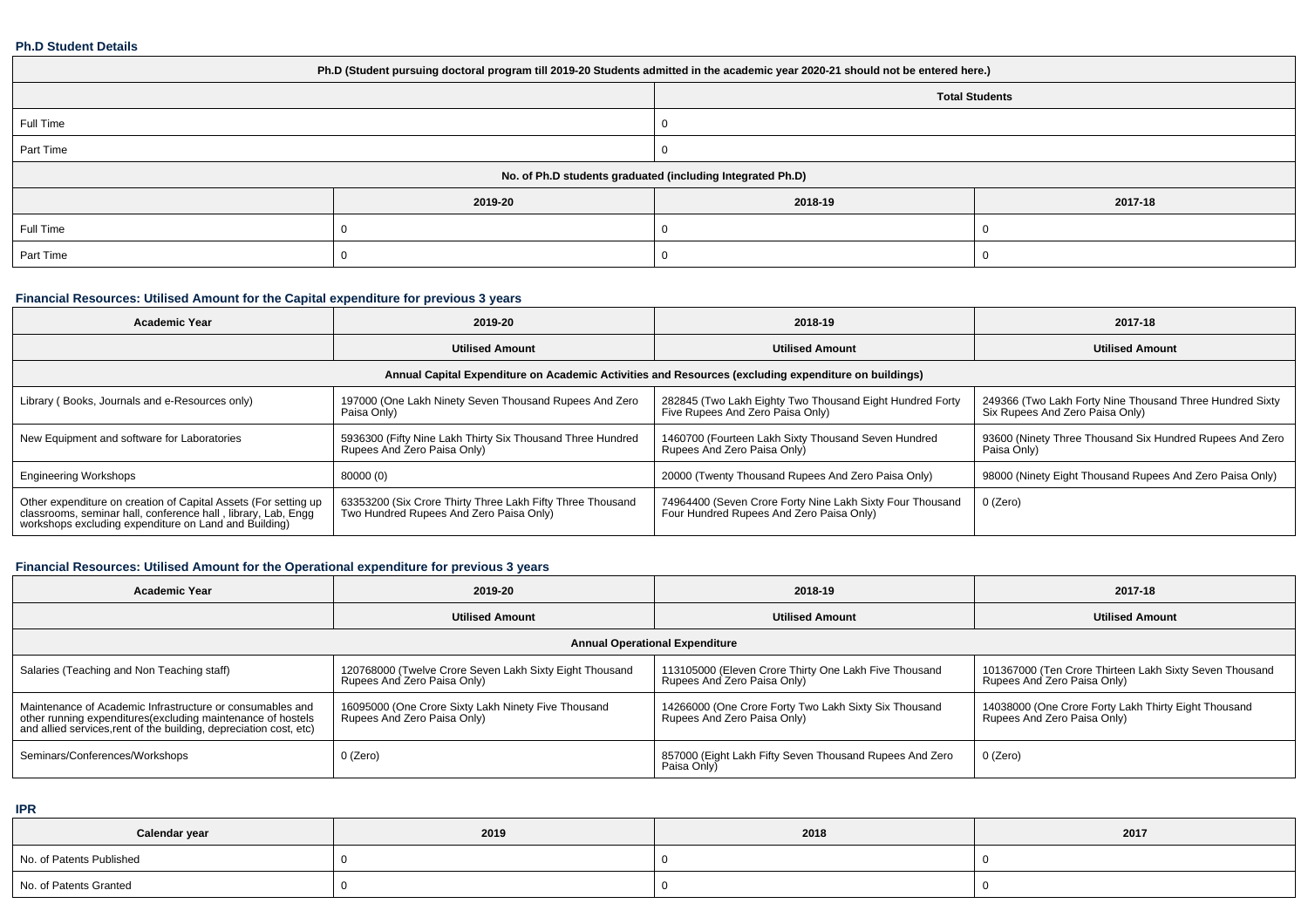### **Sponsored Research Details**

| <b>Financial Year</b>                    | 2019-20 | 2018-19 | 2017-18 |
|------------------------------------------|---------|---------|---------|
| Total no. of Sponsored Projects          |         |         |         |
| Total no. of Funding Agencies            |         |         |         |
| Total Amount Received (Amount in Rupees) |         |         |         |
| Amount Received in Words                 | Zero    | Zero    | Zero    |

### **Consultancy Project Details**

| <b>Financial Year</b>                    | 2019-20                               | 2018-19                             | 2017-18                                       |
|------------------------------------------|---------------------------------------|-------------------------------------|-----------------------------------------------|
| Total no. of Consultancy Projects        |                                       | ۰.                                  |                                               |
| Total no. of Client Organizations        |                                       |                                     |                                               |
| Total Amount Received (Amount in Rupees) | 22400                                 | 120280                              | 18820                                         |
| Amount Received in Words                 | Twenty two thousand four hundred only | One Lakh Twenty Thousand and Eighty | Eighteen Thousand Eight Hundred Twenty Rupees |

## **PCS Facilities: Facilities of physically challenged students**

| 1. Do your institution buildings have Lifts/Ramps?                                                                                                        | Yes, more than 80% of the buildings |
|-----------------------------------------------------------------------------------------------------------------------------------------------------------|-------------------------------------|
| 2. Do your institution have provision for walking aids, includingwheelchairs and transportation from one building to another for<br>handicapped students? | No                                  |
| 3. Do your institution buildings have specially designed toilets for handicapped students?                                                                | Yes, more than 40% of the buildings |

## **Faculty Details**

| Srno           | Name                                        | Age | Designation            | Gender | Qualification | <b>Experience (In</b><br>Months) | <b>Is Associated</b><br><b>Last Year</b> | Currently<br>working with<br>institution? | <b>Joining Date</b> | <b>Leaving Date</b>      | <b>Association type</b> |
|----------------|---------------------------------------------|-----|------------------------|--------|---------------|----------------------------------|------------------------------------------|-------------------------------------------|---------------------|--------------------------|-------------------------|
|                | <b>ANKIT</b><br>JASVANTLAL<br>PATEL         | 31  | Assistant<br>Professor | Male   | Ph.D          | 82                               | Yes                                      | Yes                                       | 10-03-2016          | $\sim$                   | Regular                 |
| 2              | HITESH<br>KANTILAL DAVE                     | 51  | Associate<br>Professor | Male   | M.E.          | 237                              | Yes                                      | Yes                                       | 21-10-1999          | $\sim$                   | Regular                 |
| 3              | <b>NEHAKUMARI</b><br>SUBHASHBHAI<br>PATEL   | 26  | Assistant<br>Professor | Female | M.Tech        | 12                               | Yes                                      | <b>No</b>                                 | 02-11-2016          | 25-12-2019               | Adhoc /<br>Contractual  |
| $\overline{4}$ | SANKETKUMAR<br>Ashokbhai<br>BHATIYA         | 32  | Lecturer               | Male   | B.E           | 6                                | Yes                                      | Yes                                       | 16-11-2009          | $\sim$                   | Adhoc /<br>Contractual  |
| 5              | <b>KAPIL</b><br>SEVANTILAL<br><b>BANKER</b> | 41  | Assistant<br>Professor | Male   | M.E.          | 197                              | Yes                                      | Yes                                       | 10-06-2016          | $\overline{\phantom{a}}$ | Regular                 |
| 6              | RAJESHKUMAR<br>PARMANAND<br>KHATRI          | 37  | Assistant<br>Professor | Male   | M. Phil       | 54                               | Yes                                      | Yes                                       | 19-01-2016          | $\sim$                   | Regular                 |
| $\overline{7}$ | <b>BHAVIK</b><br><b>BRAHMBHATT</b>          | 30  | Assistant<br>Professor | Male   | M.E.          | 70                               | No                                       | Yes                                       | 15-07-2017          | $\sim$                   | Regular                 |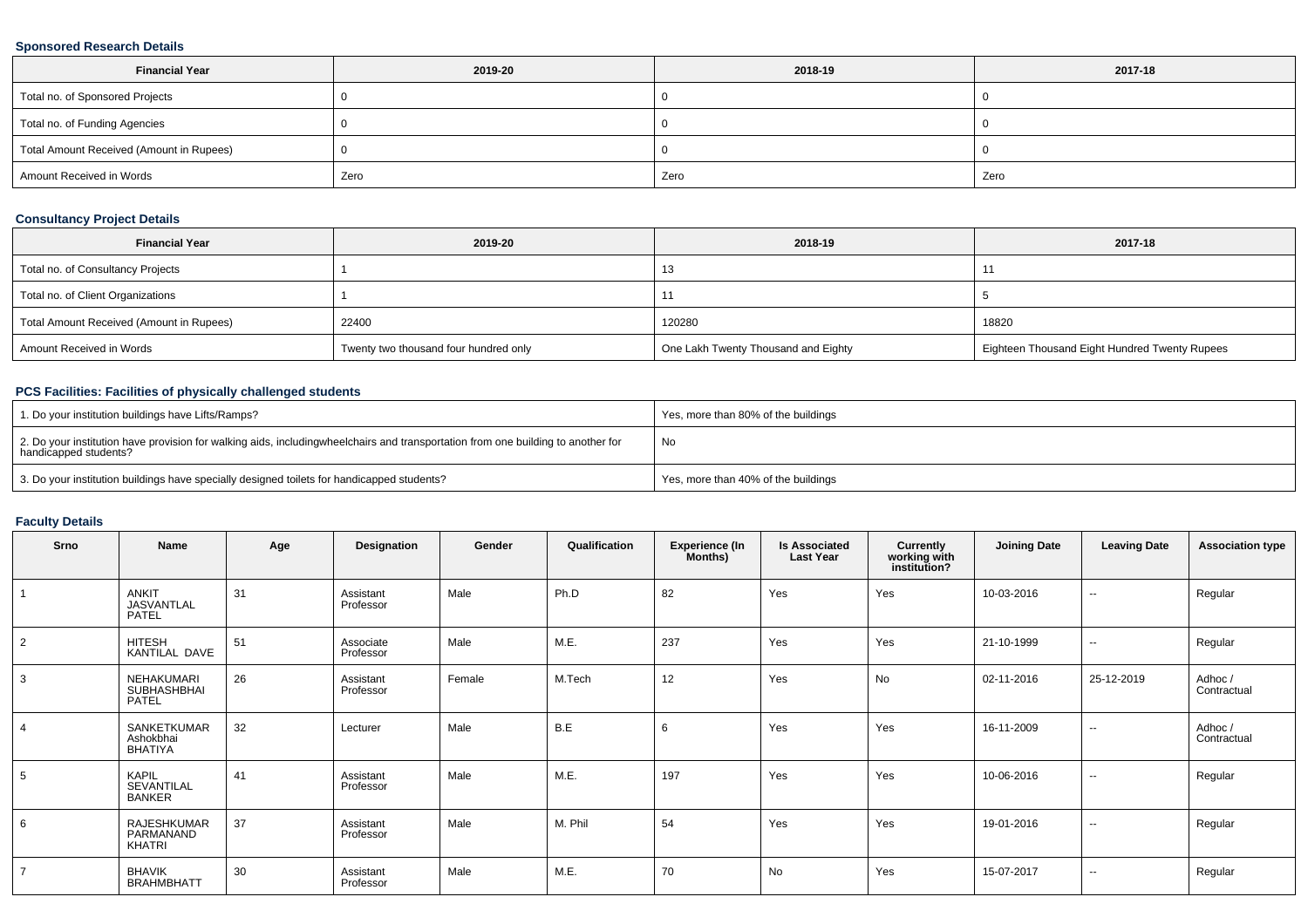| 8  | JIGNA<br><b>JAGDISHBHAI</b><br>SOLANKI                    | 32 | Assistant<br>Professor | Female | M.E.   | 86              | Yes | Yes | 06-10-2012 | $\overline{\phantom{a}}$ | Adhoc /<br>Contractual |
|----|-----------------------------------------------------------|----|------------------------|--------|--------|-----------------|-----|-----|------------|--------------------------|------------------------|
| 9  | <b>NITINKUMAR</b><br><b>JIVARAJBHAI</b><br><b>BATHANI</b> | 35 | Assistant<br>Professor | Male   | M.E.   | 110             | Yes | Yes | 13-08-2015 | $\sim$                   | Regular                |
| 10 | <b>FALAK</b><br>YOGESHKUMAR<br>PARIKH                     | 30 | Assistant<br>Professor | Male   | M.E.   | $6\phantom{.}6$ | Yes | Yes | 21-10-2014 | $\overline{\phantom{a}}$ | Adhoc /<br>Contractual |
| 11 | MO USAMA A<br>KADAR<br><b>FAREDIWALA</b>                  | 32 | Assistant<br>Professor | Male   | M.E.   | 6               | Yes | Yes | 21-10-2014 | $\sim$                   | Adhoc /<br>Contractual |
| 12 | <b>HINAL</b><br><b>BANKIMCHANDR</b><br>A THAKAR           | 31 | Assistant<br>Professor | Female | M.E.   | 6               | Yes | Yes | 01-02-2014 | $\overline{\phantom{a}}$ | Adhoc /<br>Contractual |
| 13 | <b>DIPAKKUMAR</b><br><b>HARGOVINDBHAI</b><br>SAHAY        | 34 | Assistant<br>Professor | Male   | Ph.D   | 59              | Yes | Yes | 08-06-2015 | $\overline{\phantom{a}}$ | Regular                |
| 14 | KIRAN<br>PRABHAKAR<br>PRAJAPATI                           | 41 | Assistant<br>Professor | Male   | M.Tech | 114             | Yes | Yes | 31-01-2011 | $\sim$                   | Regular                |
| 15 | <b>RATHVA</b><br>MAYUREEBEN<br>KANCHANBHAI                | 30 | Assistant<br>Professor | Female | M.E.   | 64              | Yes | Yes | 13-10-2017 | $\overline{\phantom{a}}$ | Regular                |
| 16 | CHETANKUMAR<br>KHOYABHAI<br><b>BARIYA</b>                 | 32 | Assistant<br>Professor | Male   | M.E.   | 93              | Yes | Yes | 06-10-2012 | $\overline{\phantom{a}}$ | Regular                |
| 17 | PARTH<br>RAJESHKUMAR<br>PANCHAL                           | 32 | Assistant<br>Professor | Male   | M.E.   | 108             | Yes | Yes | 10-06-2016 | $\overline{\phantom{a}}$ | Regular                |
| 18 | MITESHKUMAR<br>NILESHBHAI<br>PRIYADARSHI                  | 35 | Assistant<br>Professor | Male   | M.Tech | 149             | Yes | Yes | 30-04-2011 | $\sim$                   | Regular                |
| 19 | SACHINKUMAR<br>LALJIBHAI<br><b>GHANCHI</b>                | 32 | Assistant<br>Professor | Male   | M.E.   | 22              | Yes | Yes | 25-10-2013 | $\overline{\phantom{a}}$ | Adhoc /<br>Contractual |
| 20 | <b>DIVYEN</b><br>NAVINCHANDRA<br>PATEL                    | 30 | Assistant<br>Professor | Male   | M.Tech | 12              | Yes | No  | 25-10-2013 | 10-01-2020               | Adhoc /<br>Contractual |
| 21 | KUNALKUMAR<br><b>VINODBHAI</b><br>FADADU                  | 35 | Assistant<br>Professor | Male   | B.E    | 6               | Yes | Yes | 07-04-2011 | $\sim$                   | Adhoc /<br>Contractual |
| 22 | <b>MEHTA OM</b><br>PRADHYUMANB<br>HAI                     | 31 | Assistant<br>Professor | Male   | M.Tech | 26              | Yes | Yes | 14-05-2018 | $\overline{\phantom{a}}$ | Regular                |
| 23 | Darshan<br>Upendrabhai<br>Thakar                          | 29 | Assistant<br>Professor | Male   | M.Tech | 60              | Yes | Yes | 04-05-2018 | $\sim$                   | Regular                |
| 24 | DINESHKUMAR<br>BABULAL<br>SATHAVARA                       | 30 | Assistant<br>Professor | Male   | M.E.   | $6\phantom{.}6$ | Yes | Yes | 21-10-2014 | $\sim$                   | Adhoc /<br>Contractual |
| 25 | KETU<br>RAMANBHAI<br>PATEL                                | 35 | Assistant<br>Professor | Male   | M.E.   | 118             | Yes | Yes | 26-06-2015 | $\sim$                   | Regular                |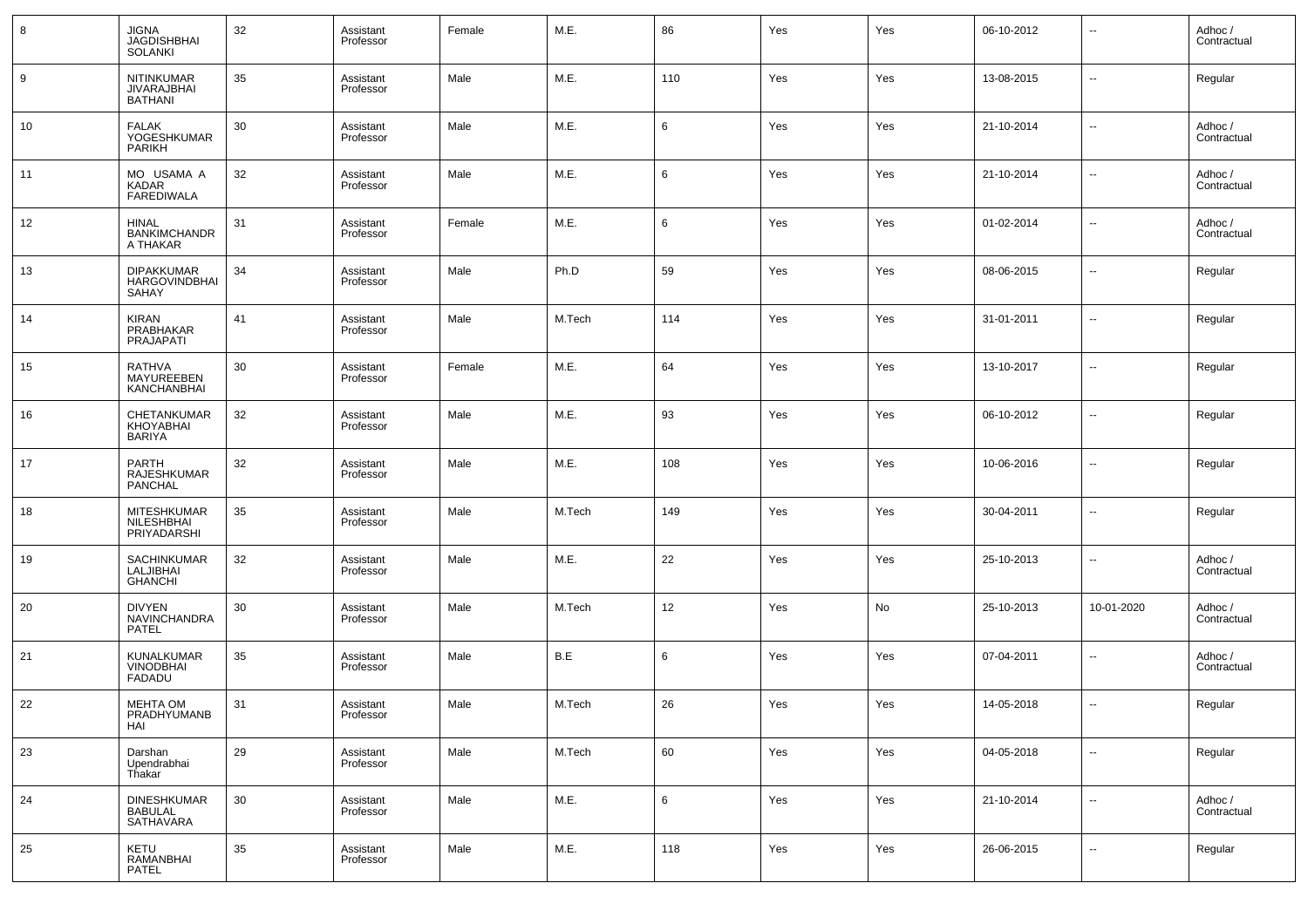| 26 | PRATIKKUMAR<br>RAMANLAL<br>PAREKH                           | 33 | Assistant<br>Professor | Male   | M.E.   | 126 | Yes | Yes | 14-06-2016 | $\overline{\phantom{a}}$ | Regular                |
|----|-------------------------------------------------------------|----|------------------------|--------|--------|-----|-----|-----|------------|--------------------------|------------------------|
| 27 | ALPESHKUMAR<br>RAMABHAI<br>PATEL                            | 36 | Lecturer               | Male   | M.Tech | 6   | Yes | Yes | 16-11-2009 | --                       | Adhoc /<br>Contractual |
| 28 | <b>HIRENKUMAR</b><br>RAMANBHAI<br><b>PATEL</b>              | 39 | Assistant<br>Professor | Male   | M.E.   | 127 | Yes | Yes | 14-12-2009 | --                       | Regular                |
| 29 | MURADBHAI<br>MAHAMEDBHAI<br><b>BHUNGA</b>                   | 33 | Assistant<br>Professor | Male   | M.E.   | 120 | Yes | Yes | 06-04-2016 | --                       | Regular                |
| 30 | <b>GIRISHCHANDRA</b><br><b>BHANUSHANKAR</b><br><b>MODHA</b> | 58 | Associate<br>Professor | Male   | M.E.   | 431 | Yes | Yes | 19-01-2016 | --                       | Regular                |
| 31 | MAHESH<br><b>MAFATLAL</b><br>GOYANI                         | 37 | Assistant<br>Professor | Male   | Ph.D   | 147 | Yes | Yes | 18-01-2016 | --                       | Regular                |
| 32 | <b>RAJNIKANT</b><br><b>NAVJIVBHAI</b><br><b>BODAR</b>       | 35 | Assistant<br>Professor | Male   | B.E    | 6   | Yes | Yes | 01-07-2015 | --                       | Adhoc /<br>Contractual |
| 33 | <b>KHATRI</b><br><b>BHARATLAL</b><br>CHAMPALAL              | 38 | Associate<br>Professor | Male   | Ph.D   | 193 | Yes | Yes | 18-07-2017 | --                       | Regular                |
| 34 | <b>KAMALKUMAR</b><br>ASHOKBHAI<br>PATEL                     | 30 | Assistant<br>Professor | Male   | M.E.   | 79  | Yes | Yes | 06-03-2013 | --                       | Adhoc /<br>Contractual |
| 35 | <b>RAJENDRAKUMA</b><br>R BHARATSINH<br><b>GADHAVI</b>       | 40 | Lecturer               | Male   | B.E    | 6   | Yes | Yes | 08-08-2008 | $\overline{a}$           | Adhoc /<br>Contractual |
| 36 | BARIA JWALANT<br><b>BABUBHAI</b>                            | 32 | Assistant<br>Professor | Male   | M.E.   | 96  | Yes | Yes | 07-10-2016 | $\sim$                   | Regular                |
| 37 | JAIMIN M<br><b>SHROFF</b>                                   | 32 | Assistant<br>Professor | Male   | M.Tech | 71  | Yes | Yes | 22-09-2016 | ⊷.                       | Regular                |
| 38 | PATEL<br><b>HEMANGINI</b><br><b>GAMANBHAI</b>               | 28 | Assistant<br>Professor | Female | M.E.   | 24  | Yes | No  | 29-10-2016 | 12-12-2019               | Adhoc /<br>Contractual |
| 39 | <b>GIRISHKUMAR</b><br>CHANDULAL<br>PANCHAL                  | 36 | Assistant<br>Professor | Male   | Ph.D   | 108 | Yes | No  | 06-04-2016 | 12-11-2020               | Regular                |
| 40 | MAHESHKUMAR<br>JAYANTILAL<br>PATEL                          | 48 | Associate<br>Professor | Male   | M.E.   | 281 | Yes | Yes | 18-01-2016 | --                       | Regular                |
| 41 | RATHOD<br>VIMALKUMAR<br><b>ASHOKBHAI</b>                    | 37 | Assistant<br>Professor | Male   | M.E.   | 200 | Yes | Yes | 16-08-2016 | --                       | Regular                |
| 42 | KALPESH<br><b>VINODBHAI</b><br>VAGHELA                      | 32 | Assistant<br>Professor | Male   | M.E.   | 108 | Yes | Yes | 02-02-2016 | --                       | Regular                |
| 43 | PRADEEP R<br>GAMIT                                          | 31 | Assistant<br>Professor | Male   | M.E.   | 94  | Yes | Yes | 01-10-2016 | ⊷.                       | Regular                |
| 44 | <b>JAYKUMAR</b><br>PRAMODCHAND<br>RA PANDYA                 | 26 | Assistant<br>Professor | Male   | M.E.   | 6   | Yes | Yes | 11-11-2016 | ⊷.                       | Adhoc /<br>Contractual |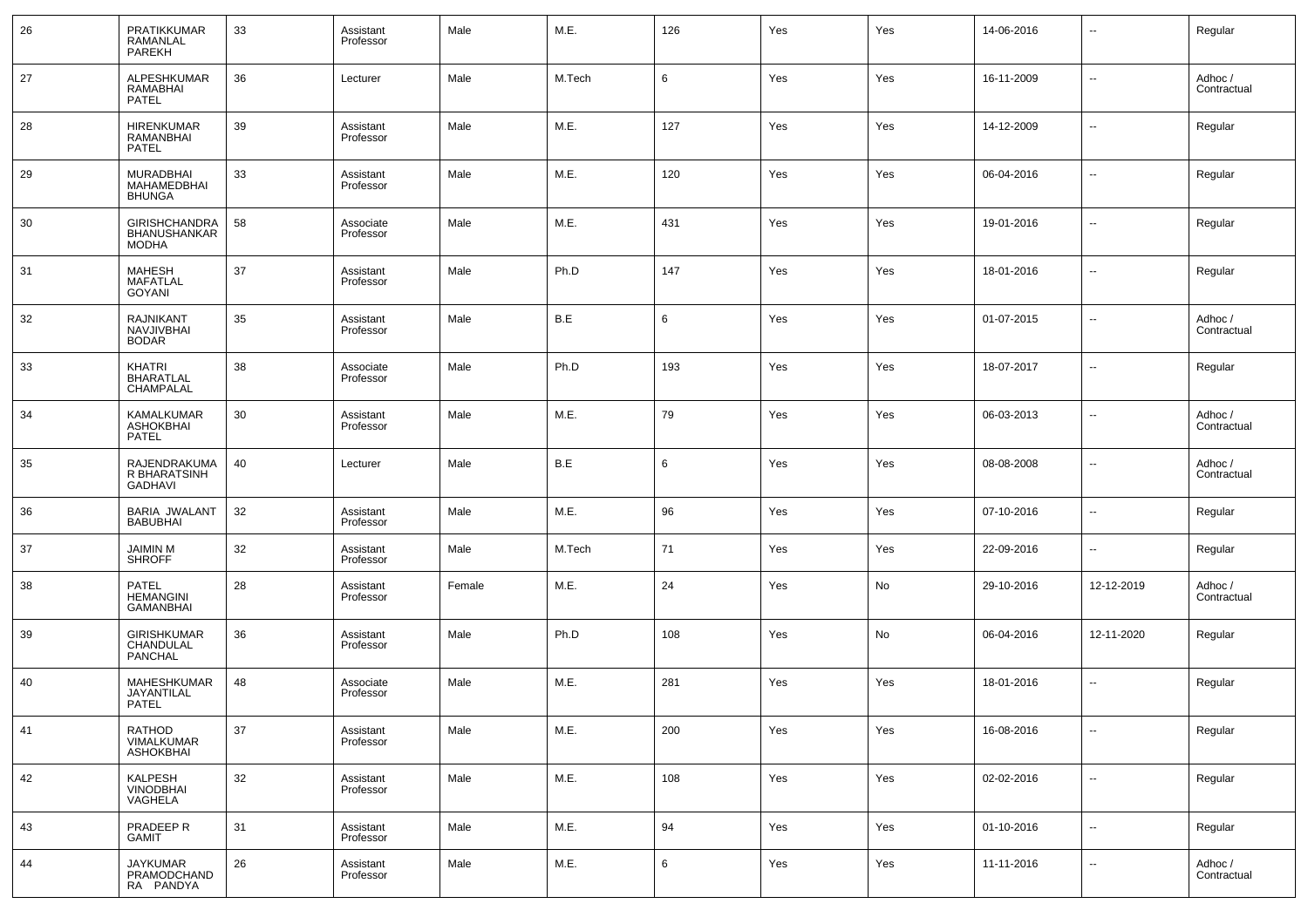| 45 | <b>NIRALI</b><br>VIPULKUMAR<br><b>UPADHYAY</b>            | 41 | Assistant<br>Professor                              | Female | M.E.   | 180             | Yes | Yes | 02-06-2016 | $\sim$                   | Regular                |
|----|-----------------------------------------------------------|----|-----------------------------------------------------|--------|--------|-----------------|-----|-----|------------|--------------------------|------------------------|
| 46 | <b>MODI PRASHANT</b><br><b>SURESHBHAI</b>                 | 37 | Assistant<br>Professor                              | Male   | M.Tech | 181             | Yes | Yes | 10-05-2018 | ш,                       | Regular                |
| 47 | PRAJAPATI ANIL<br>AMRUTLAL                                | 37 | Assistant<br>Professor                              | Male   | M.E.   | 26              | Yes | Yes | 10-05-2018 | ш,                       | Regular                |
| 48 | <b>BINITA AKHAND</b><br><b>VYAS</b>                       | 54 | Associate<br>Professor                              | Female | M.E.   | 372             | Yes | Yes | 28-05-2015 | ш,                       | Regular                |
| 49 | <b>JINESHKUMAR</b><br>Rameshkumar<br><b>BHAVSAR</b>       | 33 | Lecturer                                            | Male   | B.E    | 6               | Yes | Yes | 18-02-2010 | $\overline{\phantom{a}}$ | Adhoc /<br>Contractual |
| 50 | <b>UTPAL</b><br>VINODCHANDRA<br><b>SHAH</b>               | 51 | Associate<br>Professor                              | Male   | Ph.D   | 369             | Yes | Yes | 19-01-2016 | --                       | Regular                |
| 51 | GAJENDRASINH<br>PRAVINSINH<br><b>RATHOD</b>               | 41 | Assistant<br>Professor                              | Male   | B.E    | 12              | Yes | No  | 29-10-2016 | 28-01-2020               | Adhoc /<br>Contractual |
| 52 | SAMEERSINGH<br><b>ASHOKSINGH</b><br>CHAUHAN               | 40 | Assistant<br>Professor                              | Male   | M.Tech | 192             | Yes | Yes | 24-08-2016 | ш,                       | Regular                |
| 53 | DHARMESHKUM<br>AR<br>AMARSINHBHAI<br>CHAUDHARI            | 38 | Assistant<br>Professor                              | Male   | B.E    | 6               | Yes | Yes | 17-08-2011 | --                       | Adhoc /<br>Contractual |
| 54 | <b>KAUSHAL</b><br>KIRITBHAI<br><b>BHATT</b>               | 34 | Assistant<br>Professor                              | Male   | M.Tech | 108             | Yes | Yes | 01-06-2016 | ш,                       | Regular                |
| 55 | <b>PRAJAPATI</b><br><b>RINKALBEN</b><br><b>JASVANTLAL</b> | 34 | Assistant<br>Professor                              | Female | M.E.   | 82              | Yes | Yes | 13-10-2016 | --                       | Regular                |
| 56 | <b>SHIVENDRA</b><br>KUMAR JHA                             | 29 | Assistant<br>Professor                              | Male   | M.E.   | 85              | Yes | Yes | 10-04-2017 | --                       | Regular                |
| 57 | <b>PRADIPKUMAR</b><br>KIRITKUMAR<br>GAJJAR                | 32 | Assistant<br>Professor                              | Male   | M.E.   | 106             | Yes | Yes | 07-07-2016 | --                       | Regular                |
| 58 | YOGESHKUMAR<br>MADHUBHAI<br><b>BHOYA</b>                  | 38 | Assistant<br>Professor                              | Male   | M.E.   | 144             | Yes | Yes | 27-06-2016 | $\overline{a}$           | Regular                |
| 59 | HARESHKUMAR<br>KANUBHAI<br><b>SHARMA</b>                  | 30 | Assistant<br>Professor                              | Male   | M.E.   | 6               | Yes | Yes | 29-10-2016 | --                       | Adhoc /<br>Contractual |
| 60 | SUMIT<br>VINODBHAI<br>BANKAR                              | 32 | Assistant<br>Professor                              | Male   | M.E.   | 61              | Yes | Yes | 23-10-2017 | $\sim$                   | Regular                |
| 61 | <b>DIPAKKUMAR</b><br><b>JOITARAM</b><br>PRAJAPATI         | 37 | Assistant<br>Professor                              | Male   | Ph.D   | 108             | Yes | Yes | 21-05-2016 | $\sim$                   | Regular                |
| 62 | PRIYANK<br>PRATULKUMAR<br>SHAH                            | 32 | Assistant<br>Professor                              | Male   | B.E    | $6\phantom{.}6$ | Yes | Yes | 11-11-2009 | $\sim$                   | Adhoc /<br>Contractual |
| 63 | <b>BHARAT</b><br>JAYANTILAL<br>SHAH                       | 52 | Dean / Principal /<br>Director / Vice<br>Chancellor | Male   | Ph.D   | 384             | Yes | Yes | 31-05-2019 | $\sim$                   | Regular                |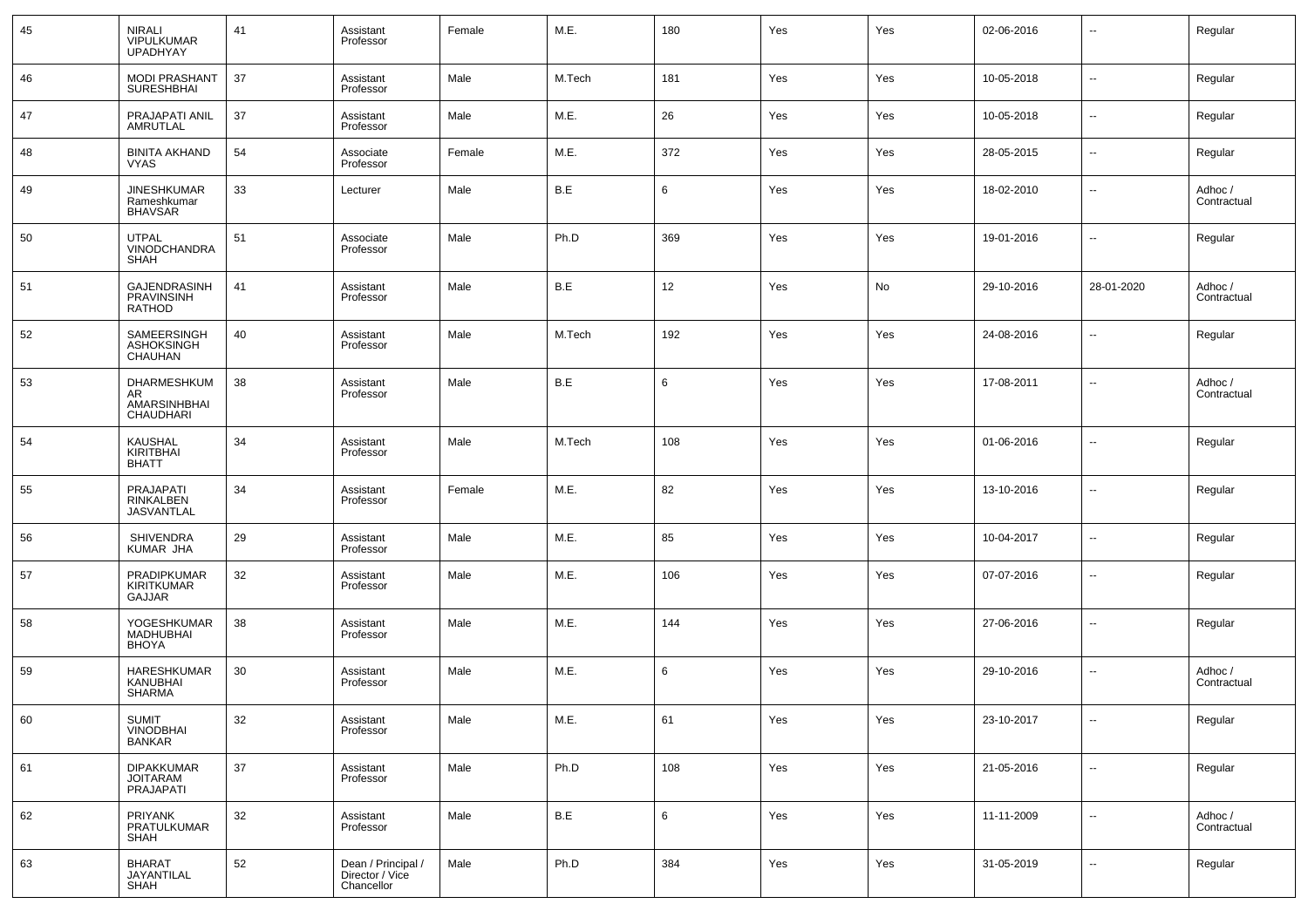| 64 | <b>JIGAR</b><br><b>CHHANABHAI</b><br><b>GAMIT</b>   | 33 | Assistant<br>Professor | Male   | M.Tech  | 60  | Yes | Yes | 16-07-2016 | ⊶.                       | Regular                |
|----|-----------------------------------------------------|----|------------------------|--------|---------|-----|-----|-----|------------|--------------------------|------------------------|
| 65 | NIRAVKUMAR<br><b>DINESHBHAI</b><br>PATEL            | 32 | Assistant<br>Professor | Male   | M.E.    | 124 | Yes | Yes | 01-07-2015 | н.                       | Regular                |
| 66 | TEJAL AMBELAL<br>CHAUDHARI                          | 33 | Assistant<br>Professor | Male   | M.E.    | 93  | Yes | Yes | 08-10-2012 | --                       | Regular                |
| 67 | <b>HETALKUMAR</b><br><b>ISHWARBHAI</b><br>CHAUDHARI | 33 | Assistant<br>Professor | Male   | M.Tech  | 108 | Yes | Yes | 21-06-2016 | --                       | Regular                |
| 68 | <b>MITAL</b><br><b>GULABBHAI</b><br>PATEL           | 33 | Assistant<br>Professor | Male   | M.Tech  | 108 | Yes | Yes | 21-06-2016 | −−                       | Regular                |
| 69 | ZALA<br><b>MANMITSINH</b><br>CHANDRASINH            | 32 | Assistant<br>Professor | Male   | M.E.    | 50  | Yes | Yes | 10-05-2018 | $\overline{\phantom{a}}$ | Regular                |
| 70 | <b>HEMANG</b><br>SURYAKANT<br>PANDYA                | 42 | Assistant<br>Professor | Male   | Ph.D    | 174 | Yes | Yes | 04-05-2018 | ⊶.                       | Regular                |
| 71 | <b>GIRISHKUMAR</b><br>NAGJIBHAI<br><b>LIMBAD</b>    | 35 | Assistant<br>Professor | Male   | M. Phil | 110 | Yes | Yes | 19-05-2011 | ⊶.                       | Regular                |
| 72 | <b>MAHESHBHAI</b><br><b>JAVARABHAI</b><br>VANAJARA  | 40 | Assistant<br>Professor | Male   | M.Tech  | 142 | Yes | Yes | 28-04-2011 | н.                       | Regular                |
| 73 | <b>BHAUMIK</b><br>RANJITKUMAR<br><b>SHAH</b>        | 42 | Associate<br>Professor | Male   | Ph.D    | 238 | Yes | Yes | 27-09-2012 | --                       | Regular                |
| 74 | <b>JIGAR</b><br>KANAIYALAL<br><b>SATHAWARA</b>      | 30 | Assistant<br>Professor | Male   | M.E.    | 6   | Yes | Yes | 21-10-2014 | --                       | Adhoc /<br>Contractual |
| 75 | NISHA<br>VIJAYKUMAR<br><b>BORA</b>                  | 44 | Associate<br>Professor | Female | M.E.    | 267 | Yes | Yes | 28-05-2015 | н.                       | Regular                |
| 76 | ANIRUDDHSINH<br>K DODIYA                            | 32 | Assistant<br>Professor | Male   | M.E.    | 94  | Yes | Yes | 27-09-2016 | --                       | Regular                |
| 77 | <b>HIRENKUMAR</b><br>RAMESHBHAI<br>PRAJAPATI        | 34 | Assistant<br>Professor | Male   | Ph.D    | 52  | Yes | Yes | 14-06-2016 | --                       | Regular                |
| 78 | <b>DEVEN</b><br><b>JIVANDAS</b><br><b>BHAYANI</b>   | 35 | Assistant<br>Professor | Male   | M.A     | 142 | Yes | Yes | 22-09-2008 | --                       | Regular                |
| 79 | Sameer<br>Hasanbhai<br>Mansuri                      | 32 | Assistant<br>Professor | Male   | M.E.    | 106 | Yes | Yes | 18-07-2017 | н.                       | Regular                |
| 80 | Priyank Vasanji<br>Patel                            | 32 | Assistant<br>Professor | Male   | M.E.    | 82  | Yes | Yes | 20-07-2017 | н.                       | Regular                |
| 81 | <b>HITESHKUMAR</b><br>LILADHARBHAI<br><b>DESAI</b>  | 40 | Assistant<br>Professor | Male   | M.E.    | 180 | Yes | No  | 21-07-2017 | 10-12-2020               | Regular                |
| 82 | <b>NILAM</b><br><b>BIRJUBHAI</b><br><b>PANCHAL</b>  | 32 | Assistant<br>Professor | Female | M.E.    | 72  | Yes | Yes | 29-08-2016 | ⊷                        | Regular                |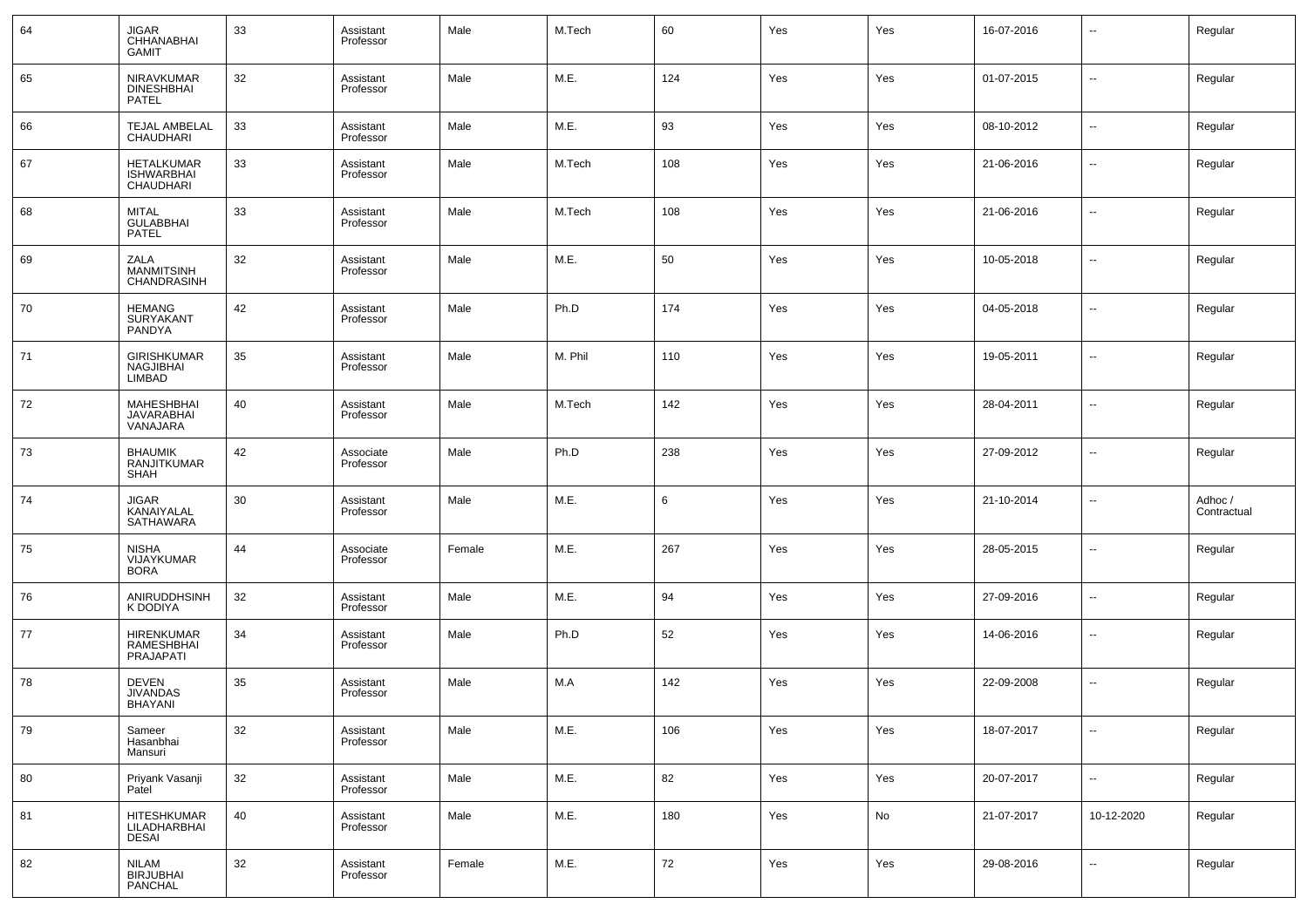| 83  | SHREYAS G<br><b>PATEL</b>                       | 31 | Assistant<br>Professor | Male   | M.E.   | 70             | Yes | Yes | 01-10-2016 | $\sim$ | Regular               |
|-----|-------------------------------------------------|----|------------------------|--------|--------|----------------|-----|-----|------------|--------|-----------------------|
| 84  | <b>DRON</b><br><b>HASAMUKHBHAI</b><br>CHAUDHARI | 30 | Assistant<br>Professor | Male   | M.E.   | 6              | Yes | Yes | 21-10-2014 | --     | Adhoc/<br>Contractual |
| 85  | KUNTESH KETAN<br>JANI                           | 32 | Assistant<br>Professor | Male   | Ph.D   | 130            | Yes | Yes | 01-06-2016 | --     | Regular               |
| 86  | RAJ KHODIDAS<br><b>KAPADIA</b>                  | 36 | Assistant<br>Professor | Male   | M.E.   | 48             | Yes | Yes | 16-08-2016 | ш,     | Regular               |
| 87  | PIYUSHKUMAR<br>MANUBHAI<br><b>MISTRI</b>        | 35 | Assistant<br>Professor | Male   | M.E.   | 135            | Yes | Yes | 01-07-2016 | --     | Regular               |
| 88  | MALTARE<br><b>NILESH</b><br><b>NARENDRA</b>     | 39 | Assistant<br>Professor | Male   | Ph.D   | 36             | Yes | Yes | 24-05-2018 | --     | Regular               |
| 89  | CHAUDHARI<br>AVINASH<br>DHANSUKHLAL             | 30 | Assistant<br>Professor | Male   | M.E.   | 68             | Yes | Yes | 14-05-2018 | --     | Regular               |
| 90  | Nikhil<br>Gautambhai<br>Raval                   | 45 | Associate<br>Professor | Male   | Ph.D   | 300            | Yes | Yes | 15-07-2017 | --     | Regular               |
| 91  | Mahesh A<br>Yeolekar                            | 39 | Assistant<br>Professor | Male   | Ph.D   | 166            | No  | Yes | 23-09-2019 | --     | Regular               |
| 92  | Ketan B Naik                                    | 37 | Assistant<br>Professor | Male   | Ph.D   | 155            | No  | Yes | 23-09-2019 | --     | Regular               |
| 93  | RAHULKUMAR<br><b>BIPINCHANDRA</b><br>SHAH       | 43 | Assistant<br>Professor | Male   | M.Tech | 244            | Yes | Yes | 11-12-2018 | --     | Regular               |
| 94  | SANJAY<br>PRAHLADBHAI<br>PATEL                  | 46 | Associate<br>Professor | Male   | M.E.   | 291            | Yes | Yes | 11-03-2019 | --     | Regular               |
| 95  | SAGAR<br>DHARMENDRA<br>AMBALAL                  | 49 | Assistant<br>Professor | Male   | M.E.   | 307            | Yes | Yes | 12-03-2019 | --     | Regular               |
| 96  | CHAUDHARI<br><b>MINUBHAI</b><br><b>BABUBHAI</b> | 59 | Professor              | Male   | M.E.   | 396            | Yes | Yes | 01-01-2019 | --     | Regular               |
| 97  | UPENDRAKUMA<br>RAMESHCHAND<br><b>RA BHOI</b>    | 31 | Assistant<br>Professor | Male   | M.E.   | 84             | No  | Yes | 26-06-2020 | --     | Regular               |
| 98  | PARUL<br>ABHESINH<br>BHURA                      | 36 | Assistant<br>Professor | Female | M.E.   | $\overline{1}$ | No  | Yes | 11-06-2020 | --     | Regular               |
| 99  | MINAL<br>VINODBHAI<br>CHAUHAN                   | 30 | Assistant<br>Professor | Female | M.E.   | 60             | No  | Yes | 12-06-2020 | −−     | Regular               |
| 100 | <b>VIRAL</b><br>RAJENDRAKUMA<br>R PATEL         | 29 | Assistant<br>Professor | Male   | M.Tech | 73             | No  | Yes | 11-06-2020 | ш,     | Regular               |
| 101 | <b>RAHUL</b><br>NARESHBHAI<br>VAZA              | 29 | Assistant<br>Professor | Male   | M.E.   | 73             | No  | Yes | 02-07-2020 | --     | Regular               |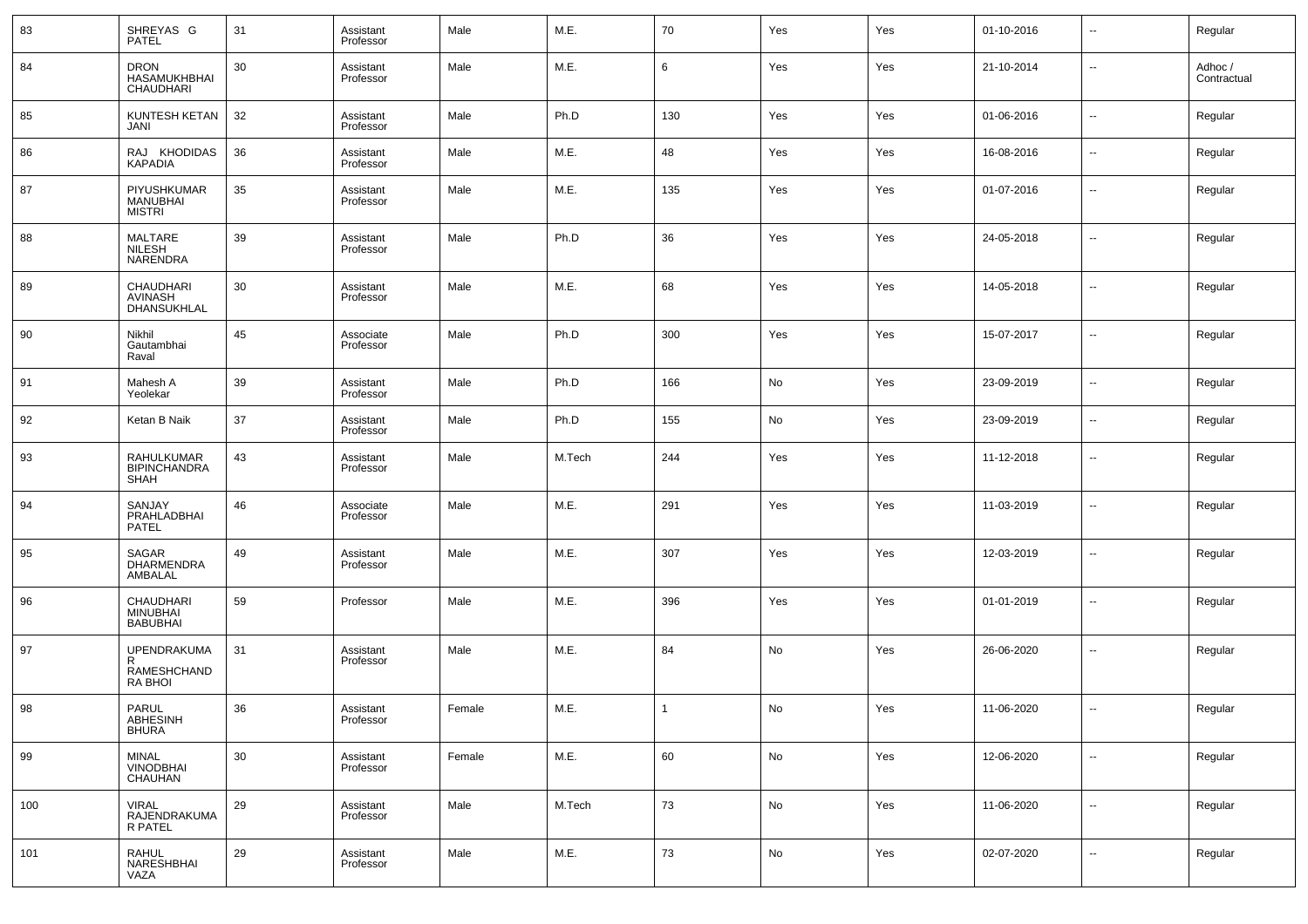| 102 | <b>MANISHABEN</b><br><b>HARIBHAI</b><br>VALERA    | 29 | Assistant<br>Professor | Female | M.E.             | 89           | No  | Yes | 08-06-2020 | ۰.                       | Regular                |
|-----|---------------------------------------------------|----|------------------------|--------|------------------|--------------|-----|-----|------------|--------------------------|------------------------|
| 103 | AMIT<br>BHUPENDRABHA<br><b>I PARMAR</b>           | 29 | Assistant<br>Professor | Male   | M.E.             | 73           | No  | Yes | 09-06-2020 | ш,                       | Regular                |
| 104 | <b>NILESH</b><br><b>DIPAKBHAI</b><br>GORIYA       | 29 | Assistant<br>Professor | Male   | M.E.             | 73           | No  | Yes | 11-06-2020 | --                       | Regular                |
| 105 | <b>ARCHANA</b><br>BHARATBHAI<br><b>GONDALIA</b>   | 29 | Assistant<br>Professor | Female | M.E.             | 63           | No  | Yes | 25-06-2020 | --                       | Regular                |
| 106 | <b>NAINESH</b><br>VASANTBHAI<br>NAGEKAR           | 28 | Assistant<br>Professor | Male   | M.E.             | 36           | No  | Yes | 09-06-2020 | $\overline{\phantom{a}}$ | Regular                |
| 107 | <b>NEHAL</b><br><b>SURESHBHAI</b><br>CHOWDHARY    | 27 | Assistant<br>Professor | Female | M.E.             | $\mathbf{1}$ | No  | Yes | 08-06-2020 | $\overline{\phantom{a}}$ | Regular                |
| 108 | Chandresh Parekh                                  | 45 | Associate<br>Professor | Male   | M.Tech           | 286          | Yes | Yes | 12-03-2020 | ۰.                       | Regular                |
| 109 | Pujara<br>Jigneshkumar<br>Baladevbhai             | 41 | Assistant<br>Professor | Male   | M.E.             | 204          | Yes | Yes | 01-02-2020 | --                       | Regular                |
| 110 | Vipulkumar<br>Jeshankar<br>Upadhyay               | 45 | Professor              | Male   | Ph.D             | 264          | No  | Yes | 01-01-2021 | --                       | Regular                |
| 111 | <b>SHILPA</b><br><b>KAPTANSINGH</b><br>RANA       | 33 | Assistant<br>Professor | Female | M.Tech           | 132          | No  | Yes | 20-11-2020 | --                       | Regular                |
| 112 | SAFVAN<br>ABDULRASID<br><b>VAHORA</b>             | 32 | Assistant<br>Professor | Male   | Ph.D             | 112          | Yes | Yes | 10-12-2019 | --                       | Regular                |
| 113 | <b>UMESH KUMAR</b><br>KHARE                       | 49 | Professor              | Male   | Ph.D             | 300          | No  | Yes | 01-10-2020 | н.                       | Regular                |
| 114 | SANJAYKUMAR<br><b>SURENDRA</b><br>SINGH           | 46 | Professor              | Male   | Ph.D             | 252          | No  | Yes | 15-10-2020 | $\overline{\phantom{a}}$ | Regular                |
| 115 | KETAN<br>SURESHBHAI<br>PATEL                      | 36 | Assistant<br>Professor | Male   | MSc(Mathematics) | 108          | No  | Yes | 20-11-2020 | --                       | Regular                |
| 116 | <b>MILAPKUMAR</b><br><b>MOHANBHAI</b><br>MADHIKAR | 39 | Assistant<br>Professor | Male   | M.E.             | 108          | Yes | Yes | 31-01-2020 | --                       | Regular                |
| 117 | MAYANK<br><b>INDRAVADAN</b><br><b>VYAS</b>        | 53 | Associate<br>Professor | Male   | M.E.             | 369          | Yes | No  | 29-09-2015 | 01-01-2021               | Regular                |
| 118 | <b>JITENDRA</b><br>MANISHANKAR<br><b>JOSHI</b>    | 41 | Assistant<br>Professor | Male   | M.E.             | 189          | Yes | No  | 29-07-2015 | 27-01-2020               | Regular                |
| 119 | <b>HIREN DINKER</b><br>MEHTA                      | 46 | Associate<br>Professor | Male   | Ph.D             | 274          | Yes | No  | 15-07-2017 | 01-01-2021               | Regular                |
| 120 | <b>KINJAL</b><br><b>GALJIBHAI</b><br>KHARADI      | 35 | Assistant<br>Professor | Female | B.E              | 12           | Yes | No  | 20-04-2011 | 10-11-2020               | Adhoc /<br>Contractual |